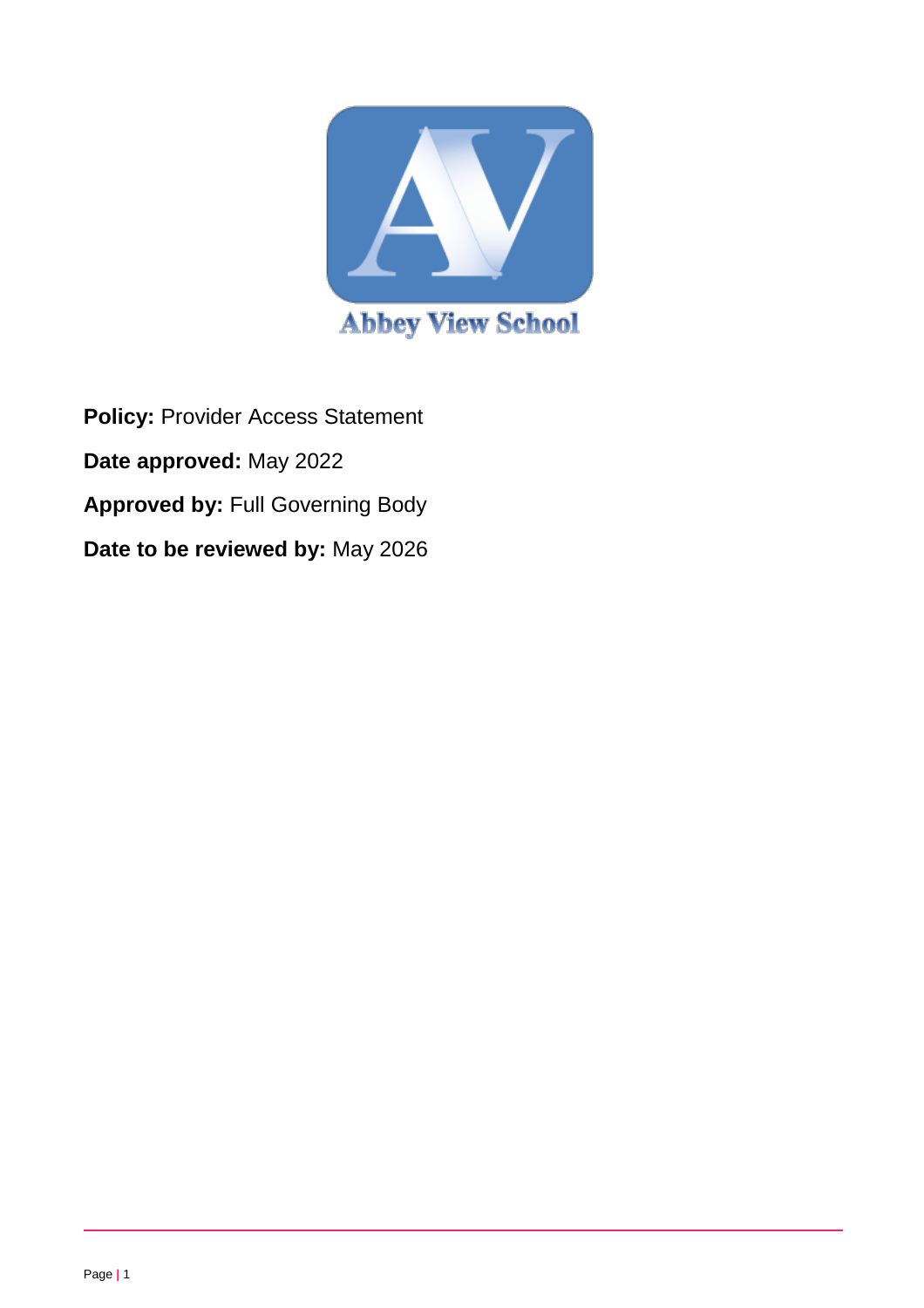# **Contents**

### <span id="page-1-0"></span>**1. Aims**

This policy statement aims to set out our school's arrangements for managing the access of education and training providers to students for the purpose of giving them information about their offer. It sets out:

- > Procedures in relation to requests for access
- The grounds for granting and refusing requests for access
- Details of premises or facilities to be provided to a person who is given access

## <span id="page-1-1"></span>**2. Statutory requirements**

Schools are required to ensure that there is an opportunity for a range of education and training providers to access students in years 8 to 13 for the purposes of informing them about approved technical education, qualifications or apprenticeships.

Schools must also have a policy statement that outlines the circumstances in which education and training providers will be given access to these students.

This is outlined in section 42B of the [Education Act 1997.](https://www.legislation.gov.uk/ukpga/1997/44/section/42B)

This policy shows how our school complies with these requirements.

## <span id="page-1-2"></span>**3. Student entitlement**

All students in years 8 to 13 at Abbey View School are entitled to:

- Find out about technical education qualifications and apprenticeship opportunities as part of our careers programme, which provides information on the full range of education and training options available at each transition point
- Hear from a range of local providers about the opportunities they offer, including technical education and apprenticeships, e.g. through activities and events such as options events, assemblies and taster events
- Understand how to make applications for the full range of academic and technical courses

## <span id="page-1-3"></span>**4. Management of provider access requests**

### **4.1 Procedure**

A provider wishing to request access should contact Denise Woodsell-Jones, Life Skills and Employability teacher

Telephone: 01684 282928

Email: [denise.jones@abbey-view.org.uk](mailto:denise.jones@abbey-view.org.uk)